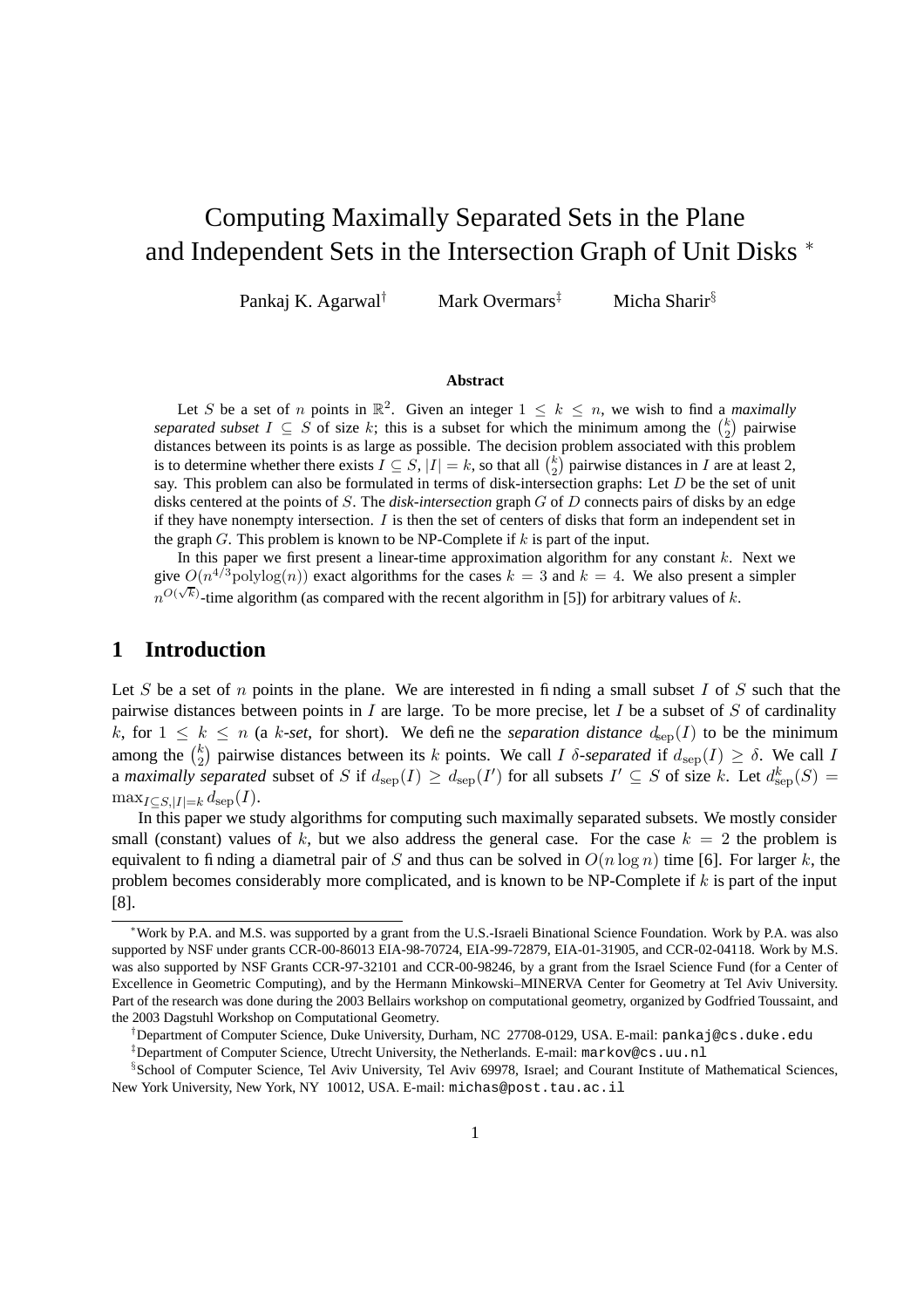Finding small well-separated subsets is important in certain pattern-matching problems, where the points in the subset form a representation of the total set of points. For example, Vleugels and Veltkamp [18] describe a method for fast indexing of multimedia databases using vantage objects. These vantage objects are points in the feature space for the matching problem. It has been observed that the chosen vantage objects best be well-separated.

The decision problem associated with the problem of computing a maximally separated subset of size k calls for determining whether a  $\delta$ -separated subset I of size k exists for a given  $\delta > 0$ . This problem can also be formulated in terms of disk-intersection graphs: Let D be the set of disks of radius  $\delta/2$  centered at the points of S. The *disk-intersection* graph G of D has the disks as nodes and two disks are connected by an edge if they intersect. Clearly, a  $\delta$ -separated subset I is the set of centers of an independent set in G. So the decision problem is equivalent to the problem of finding an independent set of size  $k$  in the diskintersection graph G. Recently, the problem of computing the maximum independent set in intersection graphs has attracted considerable attention, because of its application in geographic information systems (GIS); see [2, 9, 10] and references therein.

**Related work.** The problem of computing an independent set in a graph is one of the earliest problems known to be NP-Complete  $[11]$ . In fact, for a general graph with n vertices, there cannot be a polynomialtime algorithm with approximation ratio better than  $n^{1-\epsilon}$ , for any  $\varepsilon > 0$ , unless  $NP = ZPP$  [13]. The best known algorithm finds an independent set of size  $\Omega((\kappa \log^2 n)/n)$ , where  $\kappa$  is the size of the maximum independent set in the graph [7]. However, better approximation algorithms are known for intersection graphs of geometric objects. The maximum independent set in the intersection graph of intervals on a line can be computed in polynomial time, but the problem remains NP-Complete for intersection graphs of orthogonal segments, unit disks, and unit squares [8]. Still, ε-approximation algorithms have been proposed for intersection graphs of unit disks, unit squares, and arbitrary disks [9, 15], and  $O(\log n)$ -approximation algorithm is known for intersection graphs of rectangles [2].

Little is known about computing maximally separated sets. Formann and Wagner [10] developed a 2-approximation algorithm under the  $L_{\infty}$ -metric. Alber and Fiala [5] present an algorithm that computes an independent set of cardinality k in arbitrary disk-intersection graphs in time  $n^{O(\sqrt{k})}$ . Their algorithm, however, is rather complicated, and they do not consider cases involving small values of k. Moreover, since they compute all pairwise distances between input points, their algorithm takes  $\Omega(n^2)$  time even for small values of k.

**Our results.** In this paper we mostly focus on small values of k and develop exact and approximation algorithms. The paper contains four main results:

- (i) For any constant k, we present a simple, linear-time algorithm that returns a subset  $I$  of size  $k$  such that  $d_{\rm sep}(I) \ge (1 - \varepsilon)d_{\rm sep}^k(S)$ . Such an approximation algorithm is suitable for the pattern-matching application mentioned above (Section 2).
- (ii) We present  $O(n^{4/3} \text{polylog}(n))$  algorithms for computing maximally separated subsets of size 3 and 4 (Sections 3 and 4).
- (iii) We also present a simpler  $n^{O(\sqrt{k})}$ -time exact algorithm (as compared with the algorithm in [5]) for arbitrary values of  $k$  (Section 5).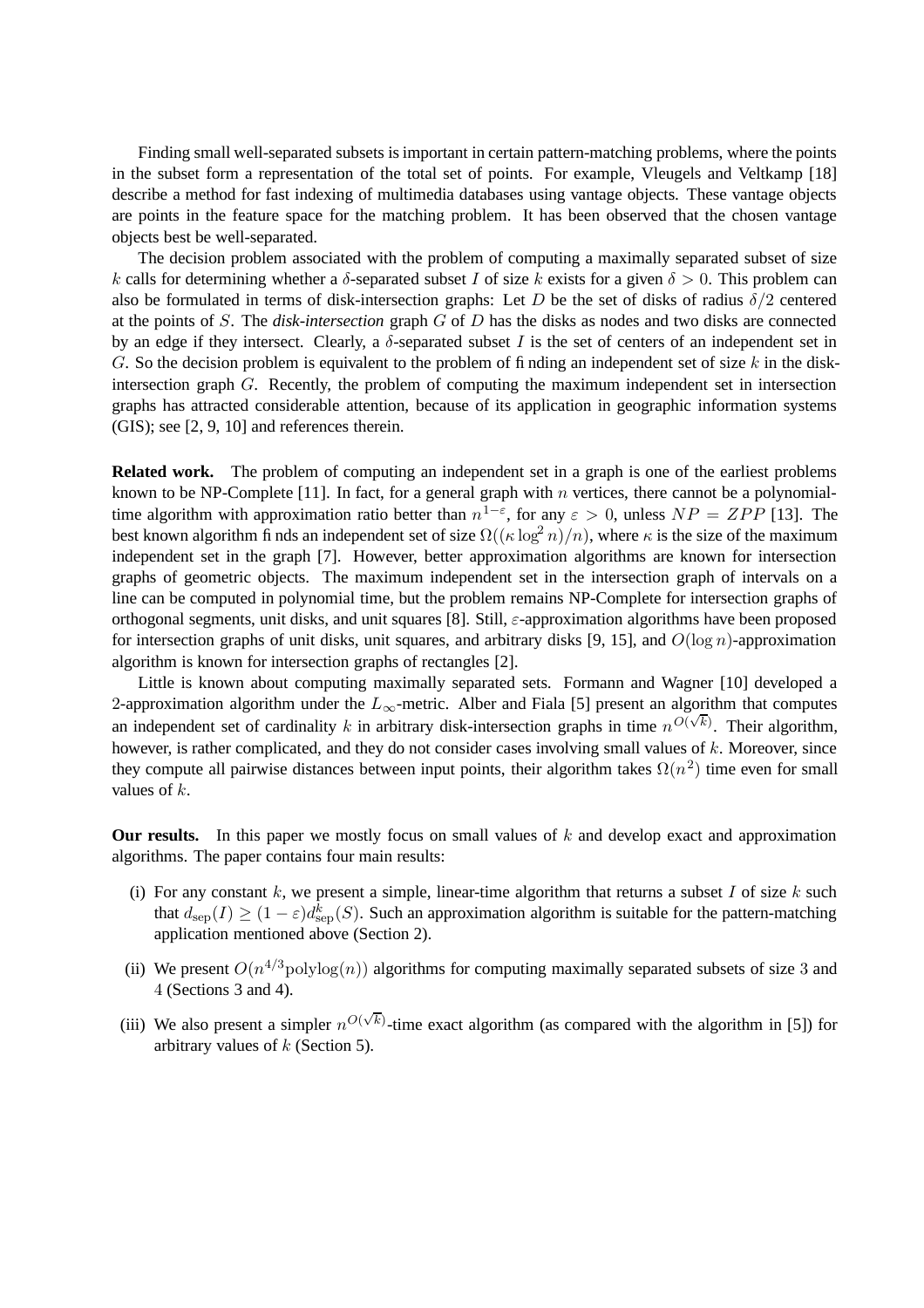### **2 An** ε**-Approximation Algorithm**

In this section we show that for any constant k and any  $\varepsilon > 0$  we can find in linear time a subset I of S of cardinality k such that  $d_{\rm sep}(I) \ge (1 - \varepsilon)d_{\rm sep}^k(S)$ . We refer to such an I as an  $\varepsilon$ -approximation of the optimal solution.

For  $k = 2$ , we can compute an  $\varepsilon$ -approximation of a diametral pair in  $O(n)$  time [1], so assume that  $k \ge 3$ . Using induction, we assume that for all  $2 \le k' < k$  an  $\varepsilon$ -approximation of  $d_{\text{sep}}^{k'}(S)$  can be computed in linear time. We compute the smallest axis-parallel bounding box  $B$  of  $S$ . Let  $w$  be the width of  $B$  and let h be its height. Without loss of generality we may assume that  $w > h$ .

We first consider the case in which  $d_{\text{sep}}^k(S) \leq w/(k+1)$ . We subdivide the box B into  $k+1$  vertical strips  $s_0, \ldots, s_k$ , each of width  $w/(k+1)$  and let  $S_i = S \cap s_i$ . Any solution will use points from at most k of these  $k + 1$  strips. For each strip  $s_i$ , we compute an  $\varepsilon$ -approximation of a maximally separated set in  $S \setminus S_i$ . The best among those  $k + 1$  solutions is the answer we are looking for. For each  $i = 0, \ldots, k$ , we process  $S \setminus S_i$  as follows.

Let us first consider the case  $i = 0$ . Let  $p \in S$  be the point on the left border of the box B. Let I' be an  $\varepsilon$ -approximation of a maximally separated set of size  $k-1$  in  $S \setminus S_0$ . Then  $I' \cup \{p_l\}$  is a solution because  $p_l$  lies at distance at least  $w/(k+1)$  from all points in  $I'$ . A similar procedure works for  $i = k$ .

Now consider a value of i between 1 and  $k-1$ . Let  $S_L = \bigcup_{j < i} S_j$  and  $S_R = \bigcup_{j > i} S_j$ . Since both  $S_L$  and  $S_R$  are nonempty and the distance between points of  $S_L$  and  $S_R$  is at least  $w/(\tilde{k} + 1)$ , there exists a solution that uses points from both  $S_L$  and  $S_R$ . Let us assume we use t points from  $S_L$  and  $k - t$  points from  $S_R$ . We compute an  $\varepsilon$ -approximation  $I_L$  (resp.,  $I_R$ ) of a maximally separated set of size t in  $S_L$  (resp., of size  $k - t$  in  $S_R$ ). Then  $I_L \cup I_R$  form a solution to the problem. We need to repeat this step for every value of t between 1 and  $k - 1$ . Thus, for each strip we must solve  $2(k - 1)$  problems with size smaller than k. In total, we need to solve  $O(k^2)$  subproblems. Denoting by  $T_k(n, \varepsilon)$  the maximum time needed to  $\varepsilon$ -approximate  $d_{\text{sep}}^k(S)$ , over sets S of n points, we thus obtain a total cost of  $O(n + k^2T_{k-1}(n, \varepsilon))$  for this part of the algorithm.

So we are left with the case in which the maximal separation distance  $d_{\text{sep}}^k(S)$  is larger than  $w/(k+1)$ . Let  $\delta = \frac{\varepsilon w}{2\sqrt{2}}$  $\frac{\varepsilon w}{2\sqrt{2}(k+1)}$ . We partition the bounding box B of the set S into  $O(k^2/\varepsilon^2)$  grid cells of size at most  $\delta \times \delta$ . We choose an arbitrary point of S from each nonempty cell of the grid. Let A be the resulting set of representative points;  $|A| = O(k^2/\varepsilon^2)$ . We compute an exact maximally separated set I of size k for A, using any, potentially brute-force, method.

We claim that  $d_{\rm sep}(I) \ge (1 - \varepsilon)d_{\rm sep}^k(S)$ . Indeed, let  $\{p_1, \ldots, p_k\} \subseteq S$  be a maximally separated set of S of size k. Assuming  $\varepsilon < 2$ , these points will lie in different cells. Let  $p'_i \in A$  be the representative point from the cell in which  $p_i$  lies, and let  $I' = \{p'_1, \ldots, p'_k\}$ . It is easily seen that

$$
d_{\rm sep}(I') \ge d_{\rm sep}^k(S) - 2\sqrt{2}\delta = d_{\rm sep}^k(S) - \frac{\varepsilon w}{k+1}.
$$

Now, as  $d_{\text{sep}}^k(S) > w/(k+1)$ , it follows that  $d_{\text{sep}}(I') > (1-\varepsilon)d_{\text{sep}}^k(S)$ . Since we solve the problem exactly for A,  $d_{\rm sep}(I) \geq d_{\rm sep}(I') > (1 - \varepsilon)d_{\rm sep}^k(S)$ , as asserted. The running time bound  $T_k(n, \varepsilon)$  thus satisfies the recurrence  $T_k(n,\varepsilon) = O(n + k^2 T_{k-1}(n,\varepsilon) + C_k(k^2/\varepsilon^2))$ , where  $C_k(m)$  is the time needed to compute exactly a maximally separated subset of size  $k$  in a set of  $m$  points. Clearly, the solution of this recurrence is  $O(n)$ , for any constant k, where the constant of proportionality depends exponentially on k. That is, we have:

**Theorem 2.1** For a set S of n points in  $\mathbb{R}^2$  and any constants k and  $\varepsilon < 1$ , we can compute in  $O(n)$  time a  $s$ ubset  $I \subseteq S$  of size  $k$  such that  $d_{\rm sep}(I) \geq (1-\varepsilon)d_{\rm sep}^k(S)$ . The constant in the running time bound depends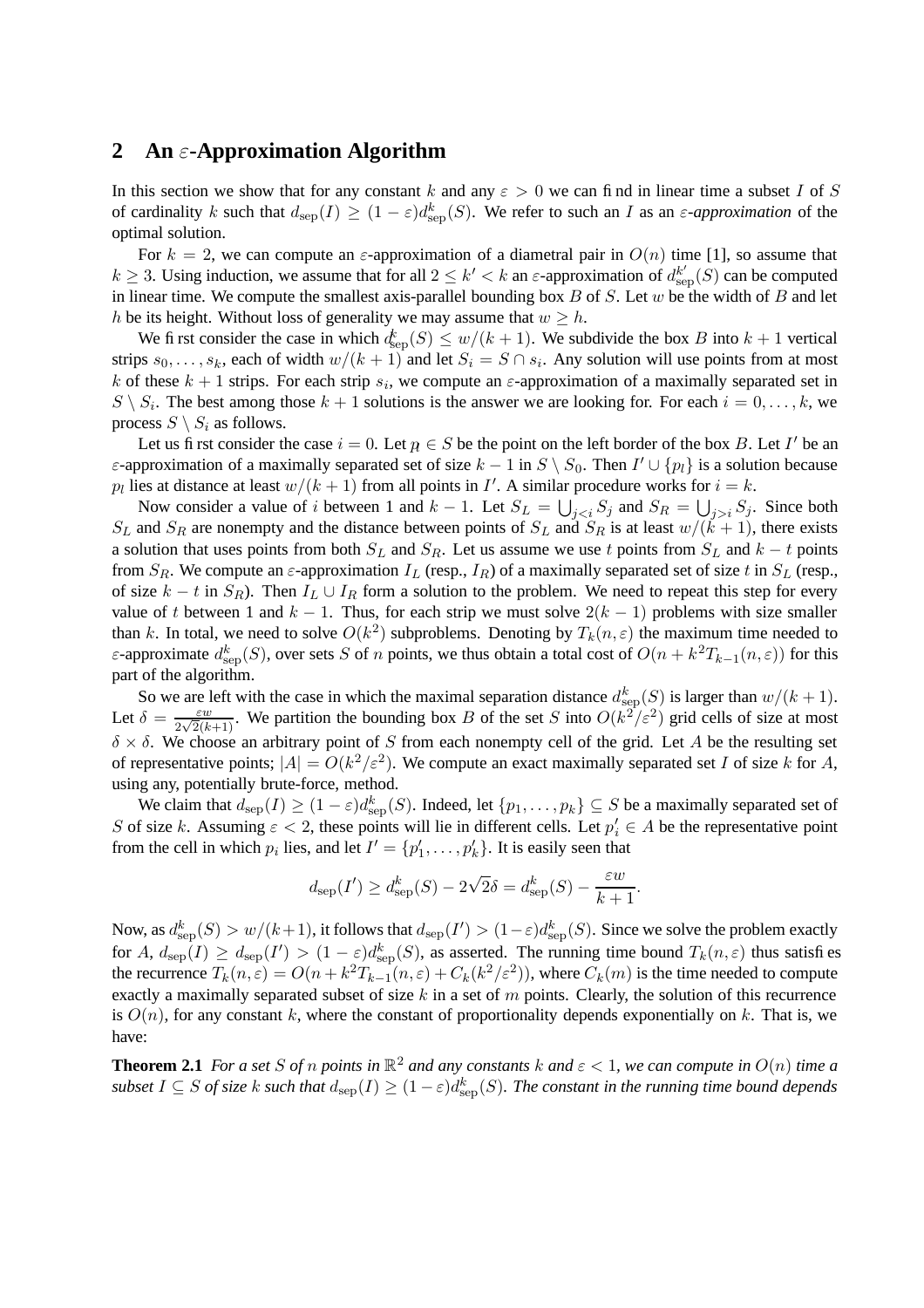

**Figure 1:** (i) An instance of three point sets (contained in the shaded disks) with property ( $\triangle$ ). (ii) The annuli  $W_A$ ,  $W_B$ and their top intersection  $\Sigma^+$ . (iii)  $K(A_i)$ ,  $K(B_i)$ , and the edges of  $\Gamma_i$  (drawn as thick lines).

*exponentially on* k*.*

# **3 Computing a Maximally Separated Triple**

Let S be a set of n points in  $\mathbb{R}^2$ . We wish to compute a maximally separated triple in S. Our overall approach consists of three steps. First, we perform a binary search on the pairwise distances of S, and for each distance δ we determine whether S contains a δ-separated triple. Next, in order to determine the existence of a δseparated triple, we draw a sufficiently small grid within the bounding box of  $S$  so that each point of a δ-separated triple of S lies in a distinct grid cell. We thus reduce the problem of computing a δ-separated triple to a multi-colored variant of this problem. Finally, we determine the existence of a trichomatic  $\delta$ separated triple in  $O(n^{4/3} \log^{10/3} n)$  time. For simplicity, we describe these steps in the reverse order. That is, we first describe the decision algorithm for the multi-colored version, then we show how to reduce the original decision problem to the multi-colored problem, and finally we sketch the binary-search procedure.

We need a few notations. First, we may assume for the decision problem that  $\delta = 1$ . For a point  $p \in \mathbb{R}^2$ , let  $\mathbb{D}(p)$  denote the disk of unit radius centered at p. For a set A of points in  $\mathbb{R}^2$ , let  $K(A) = \bigcap_{p \in A} \mathbb{D}(p)$ .  $K(A)$  is a convex region bounded by circular arcs that lie on the boundaries of the disks  $\mathbb{D}(p)$ , and each disk contributes at most one such arc to  $\partial K(A)$ .  $K(A)$  can be constructed in time  $O(|A| \log |A|)$ .

#### **3.1 Computing a trichromatic 1-separated triangle**

Let  $S_1$ ,  $S_2$ , and  $S_3$  be three sets of points in  $\mathbb{R}^2$  that satisfy the following property:

( $\triangle$ ) There is a constant  $\delta \leq 1/6$  so that, for  $i = 1, 2, 3, S_i$  is contained in a disk  $O_i$  of radius  $\delta$  centered at a point  $c_i$ , and  $|c_1c_2| = |c_2c_3| = |c_3c_1| = 1$ .

Without loss of generality, we assume that  $c_1 = (0,0), c_2 = (1,0)$ , and  $c_3 = (1/2, \sqrt{3}/2)$ . See Figure 1. Set  $n_i = |S_i|$ , for  $i = 1, 2, 3$ . We wish to compute a 1-separated triple in  $S_1 \times S_2 \times S_3$ . Clearly, no other triple of points in  $S_1 \cup S_2 \cup S_3$  can be 1-separated.

Let  $G \subseteq S_1 \times S_2$  denote the bipartite graph

$$
G = \{ (p, q) \mid p \in S_1, q \in S_2; \ |pq| \ge 1 \}.
$$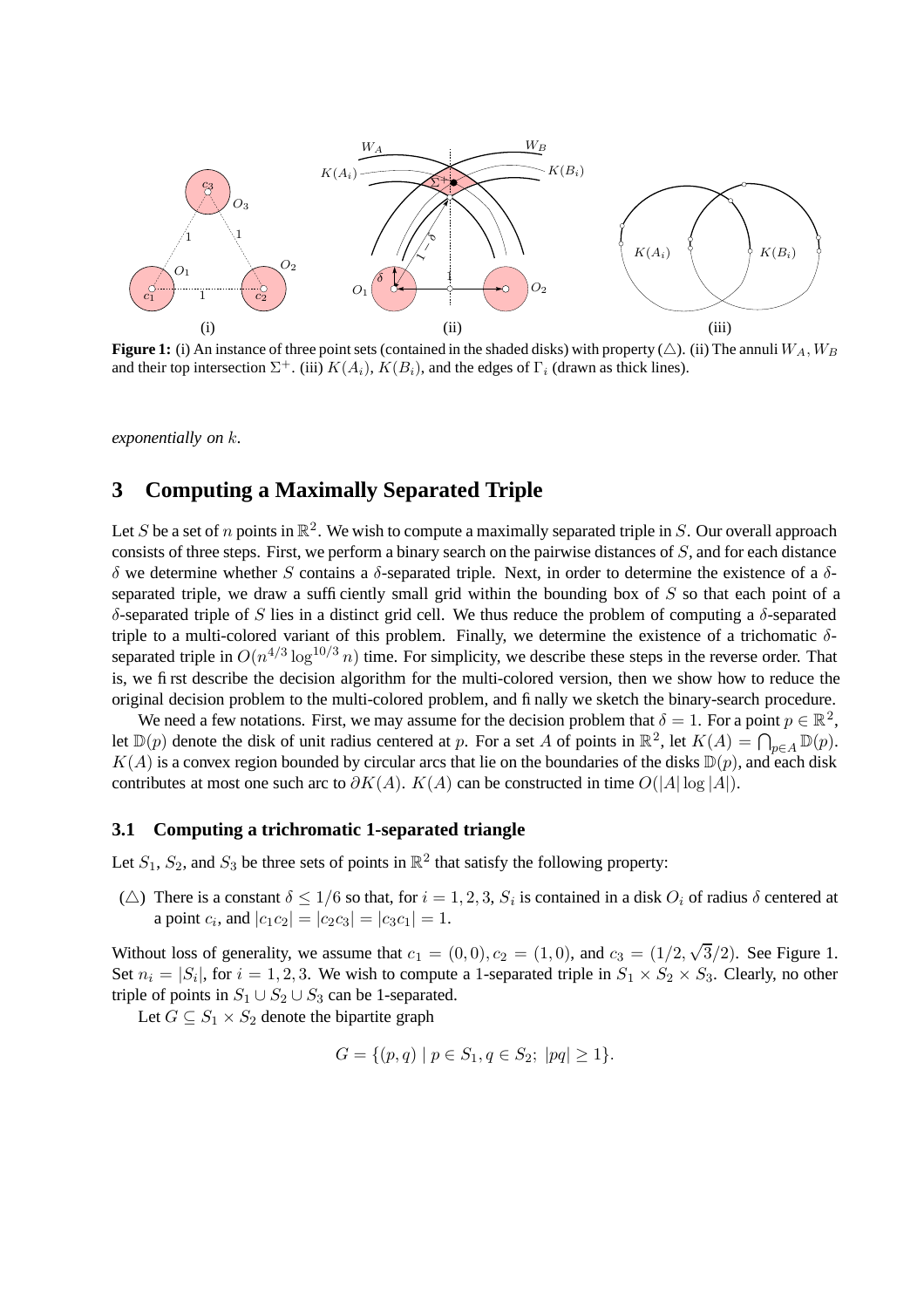Using the algorithm of Katz and Sharir [16], we compute in  $O((n_1^{2/3}n_2^{2/3} + n_1 + n_2) \log n)$  time a family  $\mathcal{F} = \{A_1 \times B_1, \ldots, A_u \times B_u\}$ , which is a partition of G into complete bipartite graphs, satisfying

$$
\sum_{i}(|A_i|+|B_i|) = O((n_1^{2/3}n_2^{2/3}+n_1+n_2)\log n).
$$

For each  $1 \le i \le u$ , let  $R_i = K(A_i) \cup K(B_i)$ . Set  $\mathcal{R} = \bigcap_{i=1}^u R_i$ . The following lemma is a straightforward reformulation of the original problem.

**Lemma 3.1** *There exists a* 1-separated triple in  $S_1 \times S_2 \times S_3$  *if and only if*  $S_3 \nsubseteq \mathbb{R}$ *.* 

The following simple observation is crucial for our algorithm.

**Lemma 3.2** Let P be a set of points lying in a disk of radius  $\delta$  centered at a point c. Then  $\partial K(P)$  lies *between two concentric circles of radius*  $1 + \delta$  *and*  $1 - \delta$  *centered at c.* 

**Lemma 3.3** For each  $1 \leq i \leq u$ , the upper (resp., lower) boundaries of  $K(A_i)$  and  $K(B_i)$  cross at exactly *one point.*

**Proof:** Let  $W_A$  (resp.,  $W_B$ ) denote the annulus bounded by the concentric circles of radii  $1 + \delta$  and  $1$ δ centered at  $c_1$  (resp.,  $c_2$ ). By Lemma 3.2,  $\partial K(A_i)$  (resp.,  $\partial K(B_i)$ ) is contained in W<sub>A</sub> (resp., W<sub>B</sub>). Therefore  $\partial K(A_i) \cap \partial K(B_i) \subseteq W_A \cap W_B$ . Since  $\delta < 1/6$  and  $|c_1c_2| = 1$ , the inner circles of  $W_A$  and  $W_B$ intersect and thus  $W_A \cap W_B$  consists of two connected components  $\Sigma^+, \Sigma^-$ , where  $\Sigma^+$  lies above the x-axis and  $\Sigma^-$  below the x-axis; see Figure 1(ii). Moreover, it is easily seen that, by the choice of  $\delta$ ,  $\Sigma^+$  lies fully to the right of  $O_1$ , to the left of  $O_2$ , and above both these disks. This implies that within  $\Sigma^+$ , the boundary of each  $\mathbb{D}(p)$ , for  $p \in A_i$ , is the graph of a strictly monotone decreasing function, and thus  $\partial K(A_i)$  is also the graph of a strictly decreasing function within  $\Sigma^+$ . By a fully symmetric argument,  $\partial K(B_i)$  is the graph of a strictly monotone increasing function within  $\Sigma^+$ . Moreover,  $\partial K(A_i) \cap \Sigma^+$  is contained in the upper boundary of  $K(A_i)$ , and similarly for  $K(B_i)$ , because  $\Sigma^+$  lies above  $O_1$  and  $O_2$ . This is easily seen to imply the assertion of the lemma.  $\Box$ 

Lemma 3.3 implies that  $\partial R_i$  consists of a connected portion of  $\partial K(A_i)$  and a connected portion of  $\partial K(B_i)$ . The leftmost and the rightmost points of  $R_i$  partition  $\partial R_i$  into two parts, which we refer to as its upper and lower boundaries. Let  $\Gamma_i$  be the set of circular arcs forming the upper boundary of  $R_i$ ; we have  $|\Gamma_i| \leq |A_i| + |B_i|$ . Set  $\Gamma = \bigcup_{i=1}^u \Gamma_i$ ;  $|\Gamma| \leq \sum_{i=1}^u (|A_i| + |B_i|)$ . Let  $\mathcal{L}_{\Gamma}$  denote the lower envelope of  $\Gamma$ .

**Lemma 3.4** *A point*  $p \in S_3$  *lies inside*  $\Re$  *if and only if*  $p$  *lies below the lower envelope*  $\mathcal{L}_{\Gamma}$ *.* 

**Proof:** If  $p \in \mathcal{R}$ , then it lies below the upper boundary of each  $R_i$ , thereby implying that p lies below  $\mathcal{L}_{\Gamma}$ . Conversely, suppose that p lies below  $\mathcal{L}_{\Gamma}$ . Then p lies below the upper boundary of every  $R_i$ . Let  $\Sigma^+$  be the same as in the proof of Lemma 3.3. Since  $|c_1c_3| = |c_2c_3| = 1$ , a simple calculation shows that  $O_3 \subset \Sigma^+$ , and thus  $S_3$  is also contained in  $\Sigma^+$ . The argument in the proof of Lemma 3.3 implies that  $\Sigma^+$  lies above the lower boundaries of every  $K(A_i)$  and of every  $K(B_i)$ . Hence, p lies in each  $R_i$  and thus also in R.  $\Box$ 

In view of Lemma 3.4, we may proceed as follows. For each i, we compute  $K(A_i)$ ,  $K(B_i)$ ,  $R_i$ , and  $\Gamma_i$ . The total time spent in this step is

$$
O\left(\sum_{i=1}^{u}(|A_i|+|B_i|)\log(n_1+n_2)\right)=
$$
  

$$
O\left((n_1^{2/3}n_2^{2/3}+n_1+n_2)\log^2(n_1+n_2)\right).
$$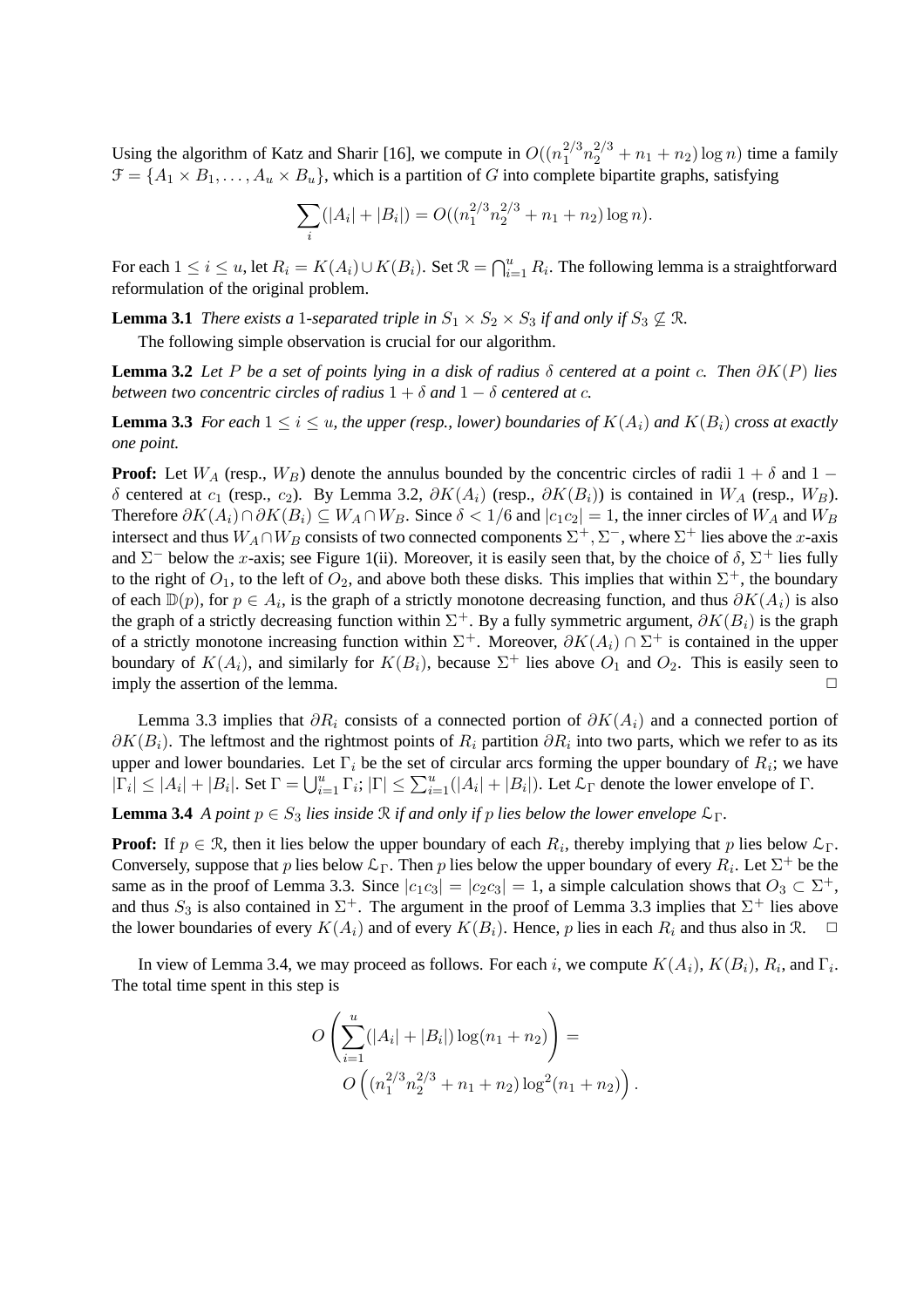

**Figure 2:** (i) Drawing a grid and the graph G. (ii) C spans more than  $3\mu$  columns.

Since each arc in Γ is a portion of the upper boundary of a unit-radius disk, two arcs of Γ intersect in at most one point. Hence, we can compute the lower envelope  $\mathcal{L}_{\Gamma}$  of  $\Gamma$  in  $O(|\Gamma| \log n)$  time, using the algorithm of Hershberger [14]. For each edge  $\xi$  of  $\mathcal{L}_{\Gamma}$  we store the index j such that  $\xi \in \Gamma_i$ . Finally, for each point  $p \in S_3$  we determine whether p lies below or above  $\mathcal{L}_{\Gamma}$ . If p lies above  $\mathcal{L}_{\Gamma}$ , then the test yields an arc of  $\mathcal{L}_{\Gamma}$  that lies below p. This arc is contained in an arc of some  $\Gamma_i$ , and we can thus deduce that  $p \notin R_i$  (by Lemma 3.4). Then, scanning the points of  $A_i \cup B_i$  in additional  $O(|A_i| + |B_i|)$  time, we are certain to find a 1-separated triple  $(a, b, p) \in A_i \times B_i \times S_3$ . The total running time of the algorithm is

$$
O((n_1^{2/3}n_2^{2/3} + n_1 + n_2) \log^2(n_1 + n_2) + n_3 \log(n_1 + n_2)).
$$

Hence, we obtain the following result.

**Theorem 3.5** Let  $S_1$ ,  $S_2$ , and  $S_3$  be three sets of points in  $\mathbb{R}^2$  that satisfy property ( $\triangle$ ), and put  $n_i = |S_i|$ , *for*  $i = 1, 2, 3$ . *Then one can construct, in*  $O((n_1^{2/3}n_2^{2/3} + n_1 + n_2) \log^2(n_1 + n_2) + n_3 \log(n_1 + n_2))$  *time, a* 1-separated triple in  $S_1 \times S_2 \times S_3$ , if one exists, or determine that no such triple exists.

#### **3.2 Reduction to** 3**-partite graphs**

Let S be a set of n points in  $\mathbb{R}^2$ . We wish to compute a 1-separated triple in S. We fix a small constant  $\varepsilon \ll 1/16$ , and set  $\mu = [1/\varepsilon]$ . We draw a square grid of size  $\varepsilon$  in the plane. For  $i, j \in \mathbb{Z}$ , let  $C_{ij}$  denote the grid cell  $[i\varepsilon,(i+1)\varepsilon) \times [j\varepsilon,(j+1)\varepsilon)$ , and let  $S_{ij} = S \cap C_{ij}$ . Let C denote the set of nonempty grid cells (i.e., those with  $S_{ij} \neq \emptyset$ ). We construct a graph  $\Theta = (\mathcal{C}, \mathcal{E})$  where  $(C, C') \in \mathcal{E}$  if  $\min\{|pp'| \mid p \in C, p \in \mathcal{E}|$  $C'$ } < 1.

**Lemma 3.6** If  $\mathcal{G}$  is not connected, then we can compute a 1-separated triple in S (or determine that no such *triple exists) in*  $O(n \log n)$  *time.* 

**Proof:** First, note that if two nonempty grid cells  $C_{ij}$ ,  $C_{kl} \in \mathcal{C}$  lie in different connected components of  $\mathcal{G}$ , then for any pair  $(p, q) \in S_{ij} \times S_{kl}$ ,  $|pq| \ge 1$ . If G has three (or more) connected components  $\mathcal{C}_1, \mathcal{C}_2, \mathcal{C}_3$ , then a 1-separated triple is obtained by choosing one point of S lying in a grid cell of each of  $C_1, C_2, C_3$ . If G has two connected components, then let  $S_1 \subseteq S$  be the subset of points lying in the grid cells of one connected component, and put  $S_2 = S \setminus S_1$ . We test whether  $\max{\{ \text{diam}(S_1), \text{diam}(S_2) \}} \geq 1$ . Suppose that p, q is a diametral pair of, say, S<sub>1</sub> and that  $|pq| \geq 1$ ; then we choose an arbitrary point  $r \in S_2$  and return  $(p, q, r)$ . By construction, this is a 1-separated triple. If  $\text{diam}(S_1)$ ,  $\text{diam}(S_2)$  are both smaller than 1 then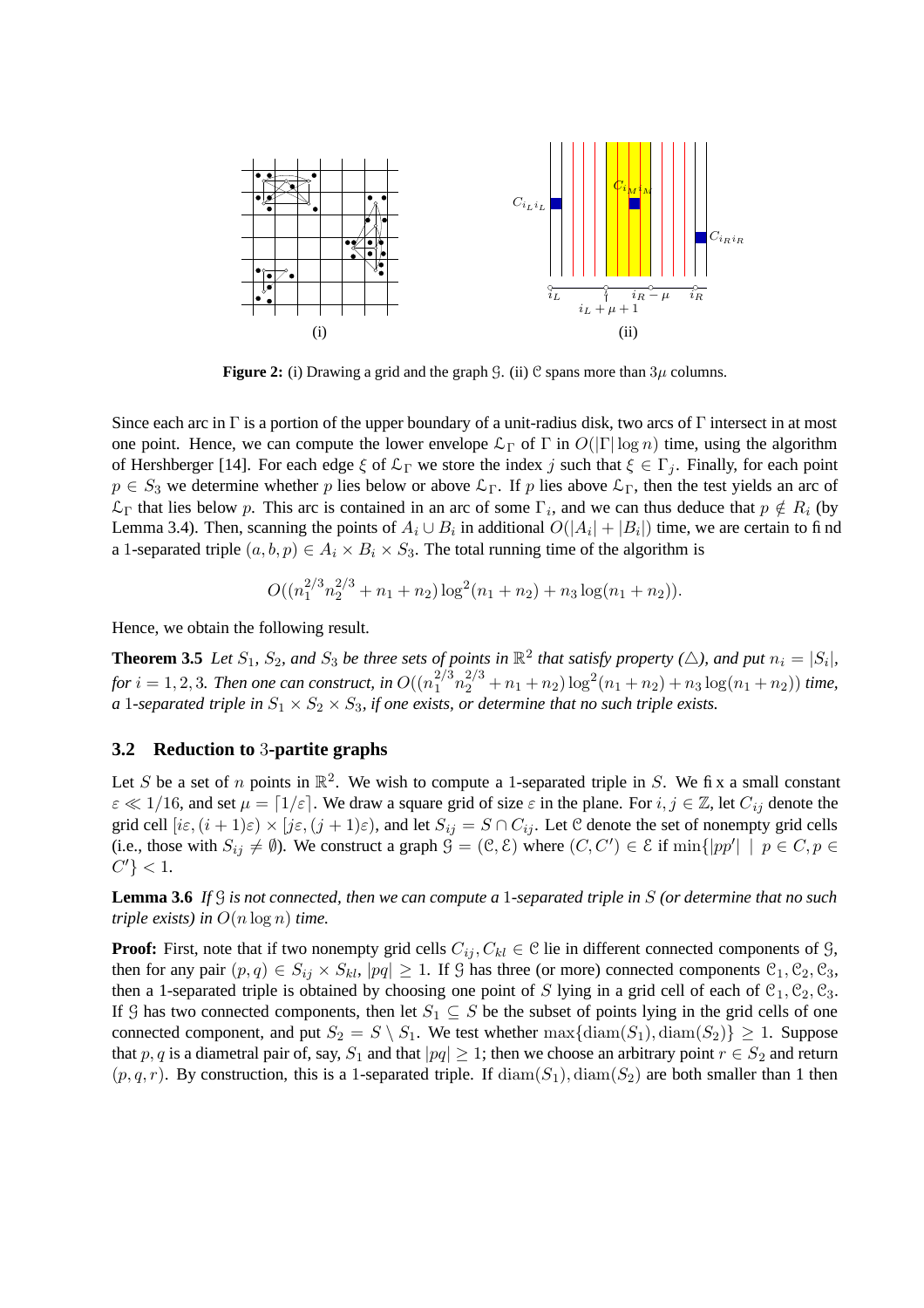no 1-separated triple exists. Hence, if  $G$  is not connected, then we can construct a 1-separated triple in  $S$  if one exists, or determine that no such triple exists, in  $O(n \log n)$  time.

**Lemma** 3.7 If G is connected and C spans more than  $3\mu + 1$  columns or rows, then a 1-separated triple in S *exists, and can be constructed in* O(n) *time.*

**Proof:** Without loss of generality, consider the case where C spans more than  $3\mu + 1$  columns. Let  $C_{i_L j_L}$ (resp.,  $C_{i_R j_R}$ ) be a grid cell of C in the leftmost (resp., rightmost) column. By assumption,  $i_R - i_L \ge 3\mu + 1$ . We claim that there exists a nonempty grid cell  $C_{i_M j_M} \in \mathcal{C}$  such that  $i_M \in [i_L + \mu + 1, i_R - \mu - 1]$ ; see Figure 2 (ii). Indeed, the width of the vertical strip that separates the columns  $i_L + \mu$  and  $i_R - \mu$  is at least

$$
\varepsilon(i_R - i_L - 2\mu - 1) \ge \mu \varepsilon \ge 1,
$$

so if this strip did not intersect S there would be no edge in  $\mathcal G$  that connects a cell to the left of the strip with a cell to the right, causing G to be disconnected. Hence, a nonempty cell  $C_{i_M j_M}$  as above must exist. Since the horizontal distances between the columns  $i_L$  and  $i_M$  and between  $i_M$  and  $i_R$  is at least  $\mu \varepsilon \geq 1$ , any triple in  $S_{i_L j_L} \times S_{i_M j_M} \times S_{i_R j_R}$  is 1-separated. Similarly, we can compute a 1-separated triple in  $O(n)$ time if C spans at least  $3\mu + 2$  rows.

By Lemma 3.6 and Lemma 3.7, it remains to consider the case where G is connected and C spans at most  $3\mu + 1$  rows and columns. Clearly, in this case  $|\mathcal{C}| \le (3\mu + 1)^2$ . We consider all triples  $C_1, C_2, C_3 \in \mathcal{C}$  and determine whether  $S_1 \times S_2 \times S_3$  contains a 1-separated triple, where  $S_i = C_i \cap S$ , for  $i = 1, 2, 3$ . If the maximum distance between two of these three cells, say,  $C_1$  and  $C_2$ , is less than 1, then no 1-separated triple in  $S_1 \times S_2 \times S_3$  exists. Hence, we can assume that the maximum distance between every pair of  $C_1, C_2, C_3$ is at least 1. There are four cases to consider, depending on the number  $k$  of edges of  $\mathcal G$  between these three cells:

(i)  $k = 0$ ; that is,  $C_1, C_2, C_3$  is an independent set in G. Then any triple in  $S_1 \times S_2 \times S_3$  is 1-separated and we return any one of them.

(ii)  $k = 1$ ; suppose, without loss of generality, that  $(C_1, C_2) \in \mathcal{E}$  and  $(C_1, C_3)$ ,  $(C_2, C_3) \notin \mathcal{E}$ . We compute the diametral pair  $(p, q)$  of  $S_1 \cup S_2$ . If  $|pq| \ge 1$ , then we return  $(p, q, r)$ , where r is any point of  $S_3$ . If  $|pq| < 1$ , no triple in  $S_1 \times S_2 \times S_3$  is 1-separated.

(iii)  $k = 2$ ; suppose, without loss of generality, that  $(C_1, C_2), (C_1, C_3) \in \mathcal{E}$  and  $(C_2, C_3) \notin \mathcal{E}$ . We compute  $K(S_2)$  and  $K(S_3)$ . If a point  $p \in S_1$  lies neither in  $K(S_2)$  nor in  $K(S_3)$ , then there exists a pair  $(q, r) \in S_2 \times S_3$  so that  $p \notin \mathbb{D}(q) \cup \mathbb{D}(r)$  and thus  $(p, q, r)$  is 1-separated. If  $S_1 \subseteq K(S_2) \cup K(S_3)$  then, arguing as in the proof of Lemma 3.1, no triple in  $S_1 \times S_2 \times S_3$  is 1-separated.

(iv)  $k = 3$ ; that is,  $(C_1, C_2)$ ,  $(C_1, C_3)$ ,  $(C_2, C_3) \in \mathcal{E}$ . In other words, for any pair  $i \neq j \in \{1, 2, 3\}$  we have

$$
\min\{|xy| \mid x \in C_i, y \in C_j\} < 1 \leq \\
\max\{|xy| \mid x \in C_i, y \in C_j\}.
$$

By the triangle inequality, this implies that any  $x \in C_i$ ,  $y \in C_j$  satisfy  $1 - 2\sqrt{2\varepsilon} \le |xy| \le 1 + 2\sqrt{2\varepsilon}$ . We claim that our choice of  $\varepsilon$  implies that there exist points  $c_1, c_2, c_3 \in \mathbb{R}^2$  so that  $|c_i c_j| = 1$  for each pair of distinct points  $c_i, c_j$ , and  $S_i$  is contained in the disk  $O_i$  of radius  $\delta \leq 1/6$  centered at  $c_i$ , for  $i = 1, 2, 3$ . To see this, let  $c_1 \in C_1$ ,  $c_2 \in C_2$  be such that  $|c_1c_2| = 1$ . Let  $c_3 \in \mathbb{R}^2$  be a point such that  $\Delta c_1c_2c_3$  is equilateral and  $c_3$  lies on the same side of the line through  $c_1$  and  $c_2$  as  $C_3$  (our choice of  $\varepsilon$  is easily seen to imply that  $C_3$  does not intersect such a line). It can be shown that  $C_3$  is fully contained in the disk of radius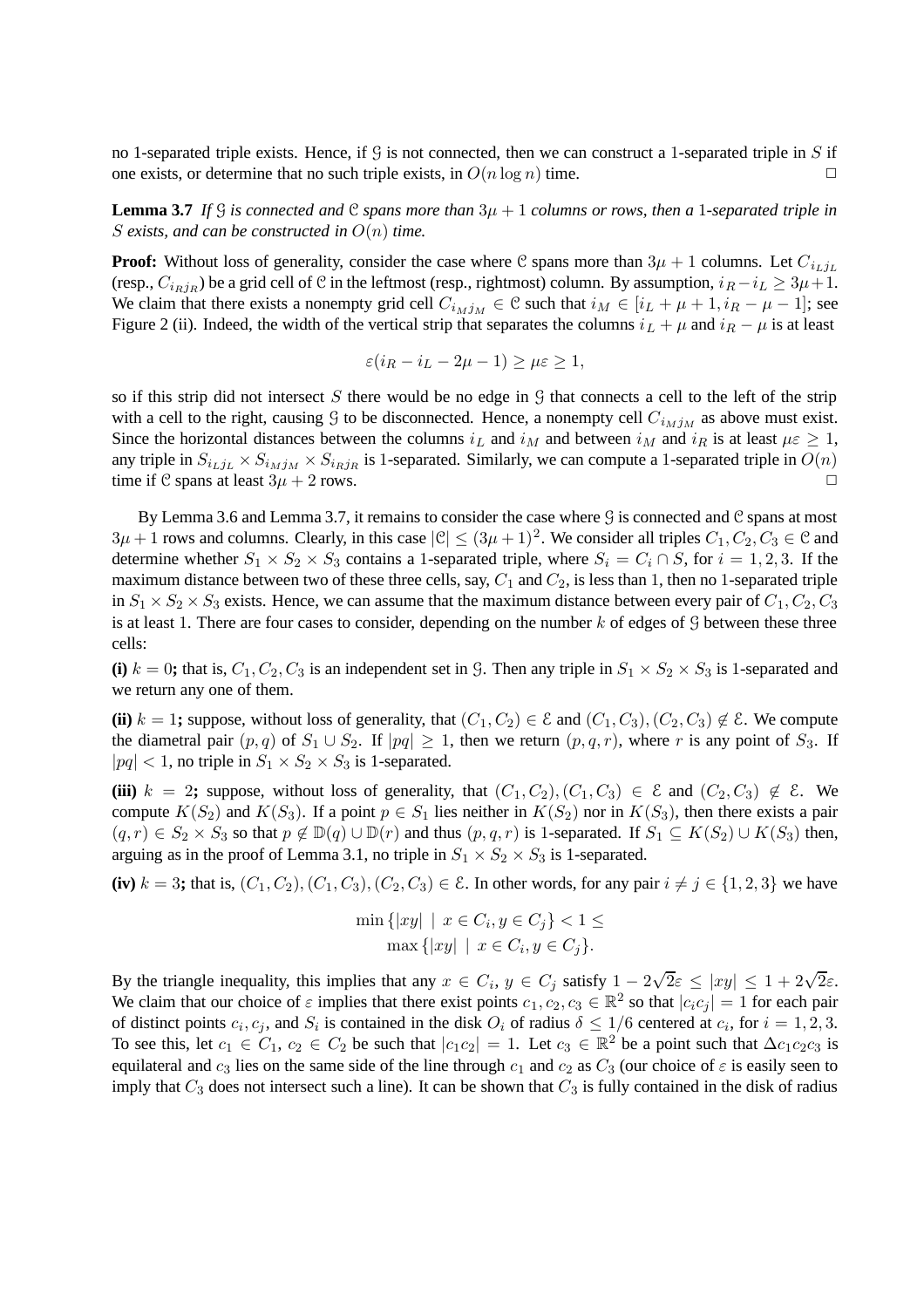1/6 centered at  $c_3$ . We can therefore use Theorem 3.5 to compute a 1-separated triple in  $S_1 \times S_2 \times S_3$ , if one exists, or to determine that no such triple exists.

The total running time of the algorithm is dominated by the overall cost of handling case (iv), and is thus, by Theorem 3.5,  $O(\mu^3 n^{4/3} \log^2 n)$ . We thus obtain the following main result of this section.

**Theorem 3.8** Let S be a set of n points in  $\mathbb{R}^2$ . We can compute, in  $O(n^{4/3} \log^2 n)$  time, a 1-separated triple *in* S*, if one exists, or determine that no such triple exists.*

Finally, we run a binary search on the  $\binom{n}{2}$  $n_2$ ) pairwise distances in S. The kth smallest pairwise distance  $\delta_k$  in S, for any  $1 \leq k \leq {n \choose 2}$  $n_2$ ), can be computed in time  $O(n^{4/3} \log^2 n)$  [16], and by Theorem 3.8, we can determine whether a  $\delta_k$ -separated triple exists in S within the same time bound. Hence, we obtain the following.

**Theorem 3.9** Let S be a set of n points in  $\mathbb{R}^2$ . We can compute, in  $O(n^{4/3} \log^3 n)$  time, a maximally *separated triple in* S*.*

## **4 Computing a Maximally Separated** 4**-tuple**

Our overall approach is the same as in Section 3. We first consider a multi-colored version of this problem, in which we are given four sets  $S_1, S_2, S_3$ , and  $S_4$  of points, placed "reasonably far" from each other, and we wish to determine whether there exists a 1-separated quadruple in  $S_1 \times S_2 \times S_3 \times S_4$ . The easy cases are when some pairs of subsets  $S_i, S_j$  are either too far from each other or too near each other. The difficult case is when these sets are arranged in a so-called *diamond* configuration, and we present an algorithm for handling this case in Section 4.1 below. We then present the overall algorithm, which, as above, reduces the general problem to a constant number of multi-colored instances.

#### **4.1 The diamond configuration**

Let  $S_1$ ,  $S_2$ ,  $S_3$ , and  $S_4$  be four sets of points in  $\mathbb{R}^2$  that satisfy the following property:

( $\Diamond$ ) There is a constant  $\delta \leq 1/8$  so that each  $S_i$ , for  $i = 1, ..., 4$ , is contained in a disk  $O_i$  of radius  $\delta$ centered at a point  $c_i$ , so that  $|c_1c_3|, |c_2c_3|, |c_1c_4|, |c_2c_4| = 1, 1 \leq |c_1c_2| \leq |c_3c_4|$ , and  $|c_3c_4| > 1+2\delta$ .

Without loss of generality assume that  $c_3 = (0, 0)$ ,  $c_4$  lies on the x-axis to the right of  $c_3$ , and  $c_1$  (resp.,  $c_2$ ) lies below (resp., above) the x-axis (in symmetric positions). The conditions on the  $c_i$ 's imply that  $|c_1c_2|, |c_3c_4| \le \sqrt{3}$ . See Figure 3 (i). Set  $|S_i| = n$  for  $i = 1, ..., 4$ .

For a point  $p \in S_1$ , let  $S_p^{(3)} = \{q \in S_3 \mid |pq| \ge 1\}$  and  $S_p^{(4)} = \{q \in S_4 \mid |pq| \ge 1\}$ . (We ignore for the time being the issue of efficient construction of these sets; this will be addressed later on.) We remove from  $S_1$  any point p for which one of these sets is empty, because such a p cannot be part of a 1-separated quadruple. Set

$$
K_p^{(3)} = \bigcap_{q \in S_p^{(3)}} \mathbb{D}(q), \qquad K_p^{(4)} = \bigcap_{q \in S_p^{(4)}} \mathbb{D}(q),
$$
  
\n
$$
R_p = K_p^{(3)} \cup K_p^{(4)} \cup \mathbb{D}(p), \qquad \mathcal{R} = \bigcap_{p \in S_1} R_p.
$$

The following lemma is fairly straightforward (cf. Lemma 3.1).

**Lemma 4.1** *There exists a* 1*-separated quadruple in*  $S_1 \times S_2 \times S_3 \times S_4$  *if and only if*  $S_2 \nsubseteq \mathbb{R}$ *.* 

The following is a variant of Lemma 3.3, proved in a similar manner.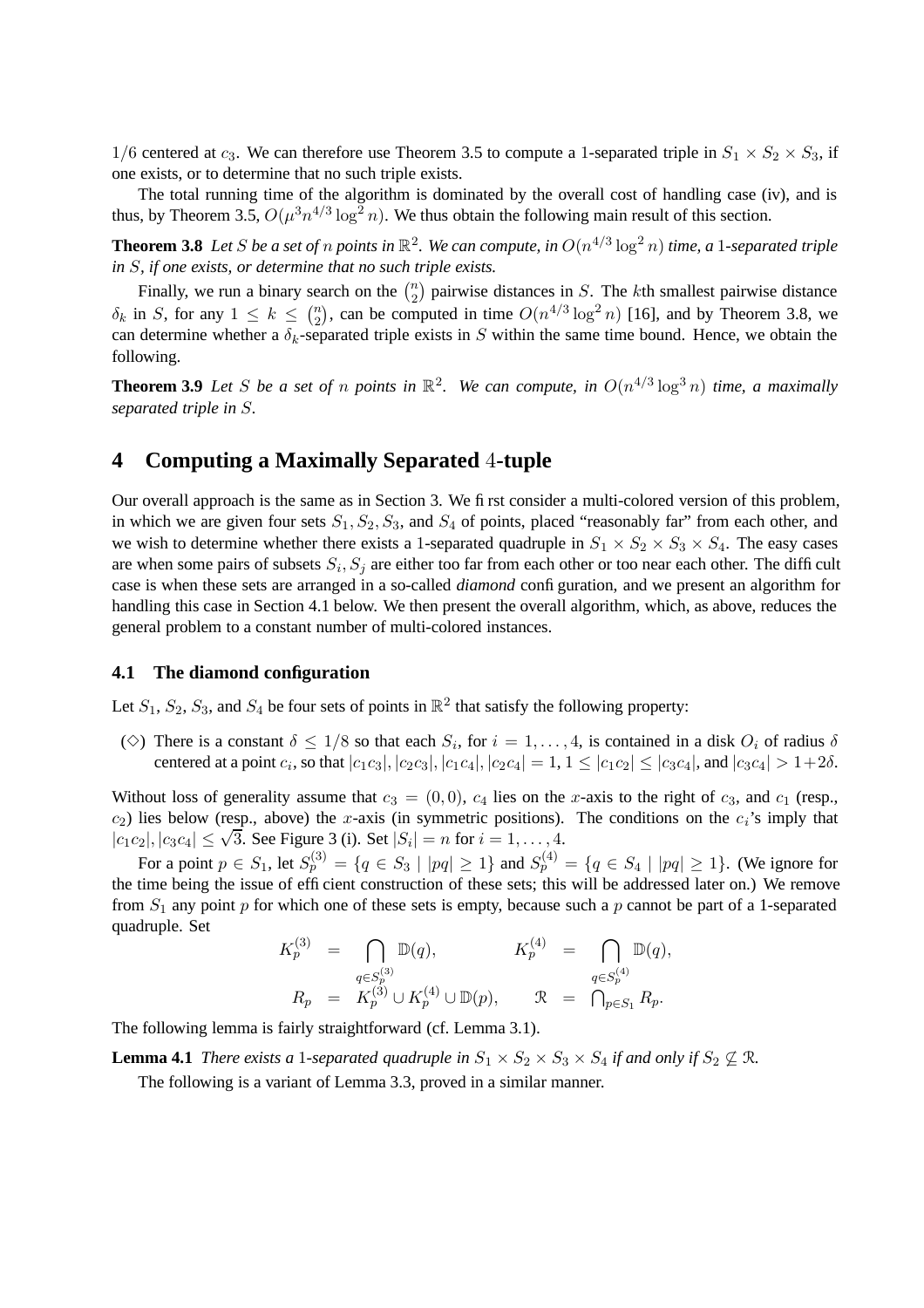

**Figure 3:** (i) A diamond configuration. (ii) Implicit representation of  $\partial R_p$  when  $\mathbb{D}(p)$  does not appear on  $\partial R_p$ . (iii) Implicit representation of  $\partial R_p$  when  $\mathbb{D}(p)$  appears on  $\partial R_p$ .

**Lemma 4.2** (i) For any  $p \in S_1$ ,  $\partial K_p^{(3)}$  and  $\partial K_p^{(4)}$  intersect above the x-axis at exactly one point  $\sigma_p$ , which *lies on the upper boundaries of both regions.*

*(ii)* For any  $p \in S_1$ ,  $\partial K_p^{(3)}$  and  $\partial \mathbb{D}(p)$  intersect above the x-axis exactly once, and similarly for  $\partial K_p^{(4)}$ *and*  $\partial \mathbb{D}(p)$ *.* 

**Proof:** We prove only (i); the proof of (ii) is similar. Let  $W_3$  (resp.,  $W_4$ ) denote the annulus bounded by the concentric circles of radii  $1 + \delta$  and  $1 - \delta$  centered at  $c_3$  (resp.,  $c_4$ ). By Lemma 3.2,  $\partial K_p^{(3)}$  (resp.,  $\partial K_p^{(4)}$ ) is contained in  $W_3$  (resp.,  $W_4$ ). Therefore  $\partial K_p^{(3)} \cap \partial K_p^{(3)} \subseteq W_3 \cap W_4$ . Since  $\delta < 1 - \sqrt{3}/2$  and  $|c_3c_4| \leq \sqrt{3}$ , the inner circles of  $W_3$  and  $W_4$  intersect and thus  $W_3 \cap W_4$  consists of two connected components  $\Sigma^+, \Sigma^-,$ where  $\Sigma^+$  lies above the x-axis and  $\Sigma^-$  below the x-axis (as in Figure 1(i)). Moreover, by the choice of  $\delta$ ,  $\Sigma^+$  lies fully to the right of  $O_3$ , to the left of  $O_4$ , and above both these disks, as is easily verified. This implies that within  $\Sigma^+$ , the boundary of each  $\mathbb{D}(q)$ , for  $q \in S_p^{(3)}$ , is the graph of a monotone decreasing function, and thus  $\partial K_p^{(3)}$  is also the graph of a decreasing function within  $\Sigma^+$ . By a fully symmetric argument,  $\partial K_p^{(4)}$ is the graph of a monotone increasing function within  $\Sigma^+$ . Moreover,  $\partial K_p^{(3)} \cap \Sigma^+$  is contained in the upper boundary of  $K_p^{(3)}$ , and similarly for  $K_p^{(4)}$ , because  $\Sigma^+$  lies above  $O_3$  and  $O_4$ . This is easily seen to imply the assertion in (i).

**Definition 4.3** For a point  $p \in S_1$ , let  $\sigma_p$  denote, as in Lemma 4.2, the unique intersection point of the upper boundaries of  $K_p^{(3)}$  and  $K_p^{(4)}$ , and let  $\alpha_p$  (resp.,  $\beta_p$ ) denote the intersection point of the upper boundary of  $K_p^{(3)}$  (resp.,  $K_p^{(4)}$ ) with  $\mathbb{D}(p)$ , if such a point exists.

Consider the upper envelope of the upper boundaries of  $K_p^{(3)}$ ,  $K_p^{(4)}$ , and  $\mathbb{D}(p)$ . The preceding analysis implies that the envelope has one of the following two structures: (a) Either  $\mathbb{D}(p)$  does not appear on the envelope, and then it consists of a connected portion  $\gamma_p^{(3)}$  of the upper boundary of  $K_p^{(3)}$  and a connected portion  $\gamma_p^{(4)}$  of the upper boundary of  $K_p^{(4)}$ , meeting at the point  $\sigma_p$  (see Figure 3 (ii)); or (b)  $D(p)$  appears on the envelope, and then it consists of a connected portion  $\gamma_p^{(3)}$  of the upper boundary of  $K_p^{(3)}$ , a connected portion  $\delta_p$  of the upper boundary of  $\mathbb{D}(p)$ , and a connected portion  $\gamma_p^{(4)}$  of the upper boundary of  $K_p^{(4)}$ , so that the first and second portions meet at  $\alpha_p$  and the second and third portions meet at  $\beta_p$  (see Figure 3 (iii)).

Let  $\Gamma^{(3)} = \{ \gamma_p^{(3)} \mid p \in S_1 \}, \Gamma^{(4)} = \{ \gamma_p^{(4)} \mid p \in S_1 \}, \text{ and } \Delta = \{ \delta_p \mid p \in S_1 \}.$  Let  $\mathcal{L}^{(3)}$  (resp.,  $\mathcal{L}^{(4)}$ ,  $\mathcal{L}^{(1)}$ ) denote the lower envelope of  $\Gamma^{(3)}$  (resp.,  $\Gamma^{(4)}$ ,  $\Delta$ ).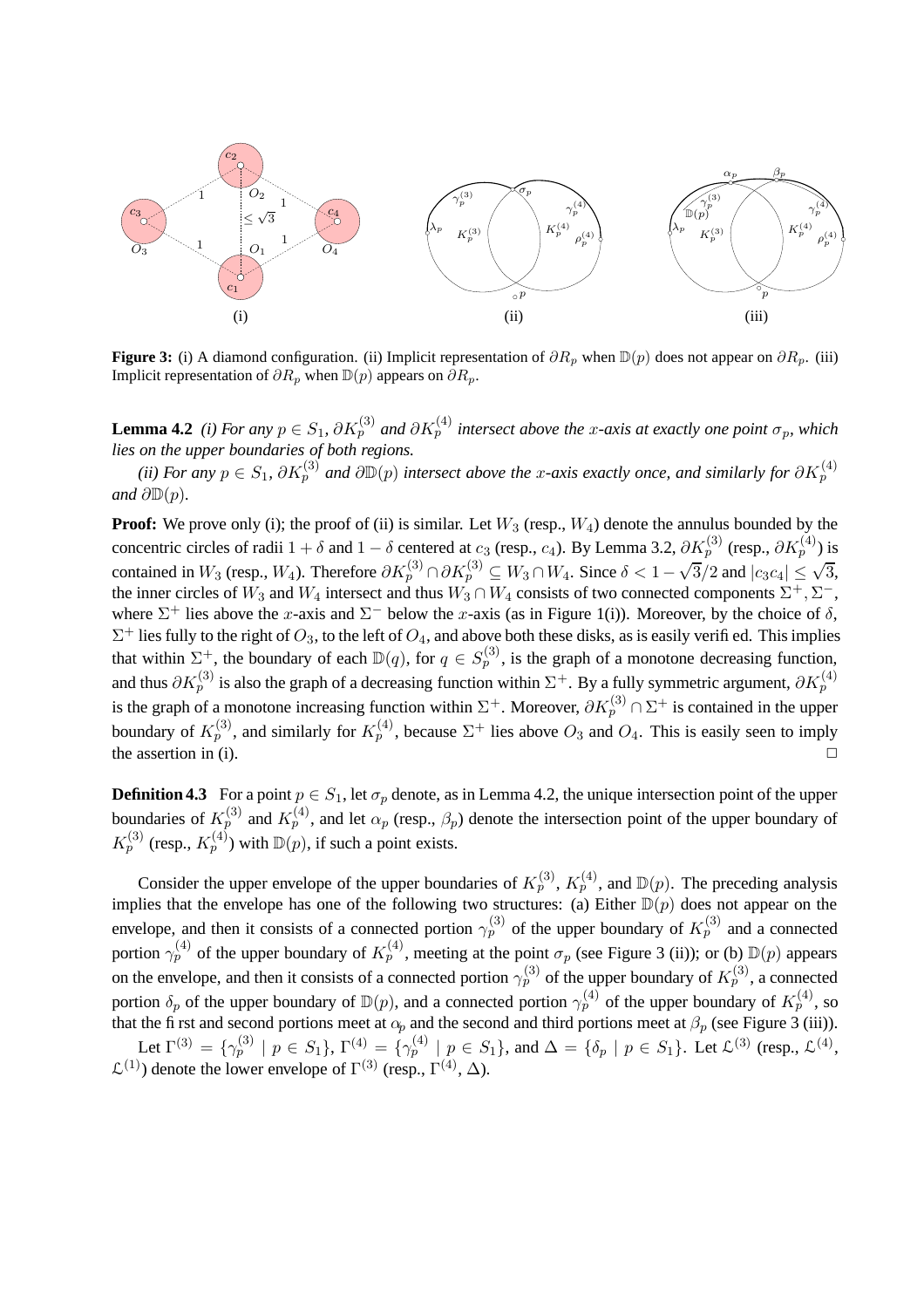The following lemma is a corollary of Lemma 3.4 and Lemma 4.2. Its proof uses the obvious observation that the lower envelope of  $\mathcal{L}^{(3)}$ ,  $\mathcal{L}^{(4)}$ , and  $\mathcal{L}^{(1)}$  is the same as the lower envelope of the upper boundaries of the regions  $R_p$ , for  $p \in S_1$ . (We follow here the convention that if a lower envelope is undefined at some x, it is assumed to be  $+\infty$  there.) Arguing in much the same way as in Section 3, and exploiting the fact that  $\delta$  < 1/8, we obtain:

**Corollary 4.4** A point  $q \in S_2$  lies in R if and only if q lies below each of  $\mathcal{L}^{(3)}$ ,  $\mathcal{L}^{(4)}$ , and  $\mathcal{L}^{(1)}$ .

We thus compute  $\mathcal{L}^{(3)}$ ,  $\mathcal{L}^{(4)}$ , and  $\mathcal{L}^{(1)}$  separately, and determine whether any point of  $S_2$  lies above any of them. If the answer is yes, we can conclude that a 1-separated quadruple in  $S_1 \times S_2 \times S_3 \times S_4$  exists, and we can compute it in additional linear time. Otherwise no such quadruple exists. Computing these envelopes explicitly is however expensive, so we represent them implicitly. We first describe the implicit representation of the envelopes and of its arcs, following a similar representation used by Agarwal et al. [4], and then present the algorithm for computing the envelopes.

**Implicit representation of**  $K_p^{(3)}, K_p^{(4)}$ , and of the lower envelopes. For a subset  $Q \subseteq S_1$ , let  $\mathcal{L}_Q^{(3)}$  $Q^{\left(5\right)}$  denote the lower envelope of arcs in the set  $\{\gamma_p^{(3)} \mid p \in Q\}$ . We represent  $\mathcal{L}_Q^{(3)}$  $_{Q}^{(5)}$  by the sequence of its *breakpoints* in increasing order of their x-coordinates. The breakpoints are defined so that each portion  $\xi$  of  $\mathcal{L}_O^{(3)}$  $Q^{(3)}$  between two consecutive breakpoints is contained in a single  $\gamma_p^{(3)}$  (such a  $\xi$  may overlap with many  $\gamma_p^{(3)}$ 's, but there is (at least) one point  $p \in S_1$  such that  $\xi$  is fully contained in  $\gamma_p^{(3)}$ ). We maintain  $\xi$  implicitly, by recording a point  $p \in R$  that satisfies  $\xi \subseteq \gamma_p^{(3)}$ . (Recall that each  $\gamma_p^{(3)}$  may consist of many circular arcs, bounding different disks centered at points of  $S_p^{(3)}$ ; our implicit representation avoids the costly explicit enumeration of these arcs.)

Let  $\mathcal{D} = \{ \mathbb{D}(q) \mid q \in S_3 \}$ . To represent each  $\gamma_p^{(3)}$  implicitly, we choose a parameter  $n \leq s \leq n^2$ , compute a family  $\{\mathcal{D}^{(1)}, \ldots, \mathcal{D}^{(u)}\}$  of *canonical* subsets of D, and associate with each  $\mathcal{D}^{(i)}$  its intersection region  $\bar{K}^{(i)} = \bigcap \mathcal{D}^{(i)}$ , such that  $\sum_{i=1}^{u} |\mathcal{D}^{(i)}| = O(s \log n)$ , and such that for any  $p \in S_1$ ,  $K_p^{(3)}$  can be represented as the intersection of  $\overline{O((n/\sqrt{s})} \log n)$  of these canonical regions  $\overline{K}^{(i)}$ . Let  $J_p$  denote the set of indices of these canonical subsets (i.e.,  $K_p^{(3)} = \bigcap_{i \in J_p} \bar{K}^{(i)}$ ). Katz and Sharir [16] have shown that the construction of such a family of canonical sets, and of the corresponding sets of indices  $\{J_p\}_{p\in S_1}$ , can be accomplished in time  $O(s \log n)$ . For each canonical subset  $\mathcal{D}^{(j)}$ , the construction of  $\bar{K}^{(j)}$  can be performed in  $O(|\mathcal{D}^{(j)}| \log |\mathcal{D}^{(j)}|)$  time. We store the vertices of the upper boundary of  $\bar{K}^{(j)}$  in a list, sorted in increasing order of their x-coordinates. For each such boundary vertex, we also store the disk whose boundary appears on  $\partial \bar{K}^{(j)}$  immediately to its right. The total time spent in computing this implicit representation of the  $K_p^{(3)}$ 's is  $\sum_{j=1}^u O(|\mathcal{D}^{(j)}| \log n) = O(s \log^2 n)$ .

As shown by Agarwal et al. [4], each of the following three operations on the arcs in  $\Gamma^{(3)}$  and  $\{\partial K_p^{(3)}\}_{p\in S_1}$ can be performed in  $O((n/\sqrt{s})\log^3 n)$  time.

- (S1) Leftmost and rightmost points: Given a point  $p \in S_1$ , compute the leftmost and the rightmost points of  $K_p^{(3)}$ .
- (S2) Intersection point(s) with a vertical line: Given a vertical line  $\ell$  and a point  $p \in S_1$ , determine the intersection point(s) of  $\ell$  with  $\gamma_p^{(3)}$  or with  $\partial K_p^{(3)}$ .
- (S3) Intersection points with a unit disk: Given a unit disk D and a point  $p \in S_1$ , determine the intersection point(s) of  $\mathbb D$  with  $\gamma_p^{(3)}$  or with  $\partial K_p^{(3)}$ .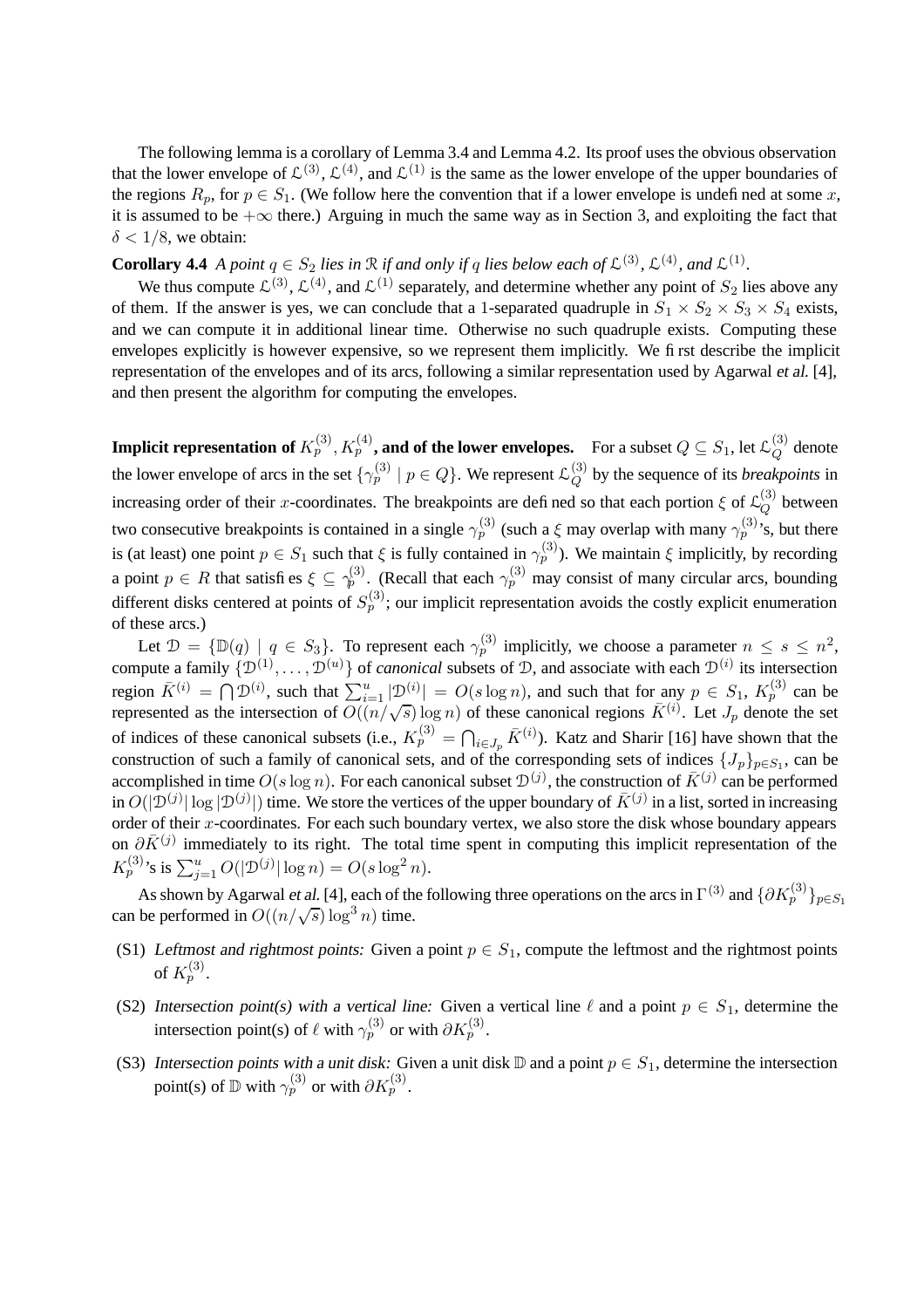(S4) Crossing point of two arcs: Given two points  $p, q \in S_1$  and an x-interval [a, b] contained in the x-span of both  $\gamma_p^{(3)}$  and  $\gamma_q^{(3)}$ , determine whether the top boundaries of  $K_p^{(3)}$  and  $K_q^{(3)}$  cross in [a, b]. If so, return their crossing point. If they *weakly cross* in [a, b], i.e., overlap over some subinterval J of [a, b] and their vertical order to the right of  $J$  is the reverse of their vertical order to the left of  $J$ , then return the leftmost endpoint of their common overlap in  $[a, b]$ .

In a fully analogous fashion, we process  $S_4$  in  $O(s \log^2 n)$  time to compute an implicit representation of all the arcs  $\gamma_p^{(4)}$ . Each of the operations (S1)–(S4) on  $\Gamma^{(4)}$  can be performed in  $O((n/\sqrt{s}) \log^3 n)$  time.

**Computing**  $\mathcal{L}^{(3)}$ ,  $\mathcal{L}^{(4)}$ , and  $\mathcal{L}^{(1)}$ . Using the subroutine (S1), we first compute the lefmost point  $\lambda_p$  of  $K_p^{(3)}$ and the rightmost point  $\rho_p$  of  $K_p^{(4)}$ , for each  $p \in S_1$ . Next, using (S3) and (S4), we compute the intersection point  $\sigma_p$  of the upper boundaries of  $K_p^{(3)}$  and  $K_p^{(4)}$ , the intersection point  $\alpha_p$  of the upper boundaries of  $K_p^{(3)}$  and  $\mathbb{D}(p)$ , and the intersection point  $\beta_p$  of the upper boundaries of  $K_p^{(4)}$  and  $\mathbb{D}(p)$ . By comparing the x-coordinates of these three points, we can determine whether the upper boundary of  $R_p$  is of the first kind (without  $\mathbb{D}(p)$ ) or of the second kind (with  $\mathbb{D}(p)$ ). In the first case, we represent the arc  $\gamma_p^{(3)}$  by the interval  $[x(\lambda_p), x(\sigma_p)]$  and by the set  $J_p$  of indices as described above, and the arc  $\gamma_p^{(4)}$  by the interval  $[x(\sigma_p), x(\rho_p)]$  and by the corresponding set  $J_p'$  of indices. In the second case, we represent  $\gamma_p^{(3)}$  by the interval  $[x(\lambda_p), x(\alpha_p)], \delta_p$  by the interval  $[x(\alpha_p), x(\beta_p)]$ , and  $\gamma_p^{(4)}$  by the interval  $[x(\sigma_p), x(\rho_p)]$ ; in addition, each arc is associated with its corresponding set  $J_p$  of indices.

The x-coordinate of any point  $p \in S_1$  is at most  $\sqrt{3}/2+\delta$  and the x-coordinate of the rightmost point of  $R_p$  is at least  $1 - \delta$ . This easily implies that p lies below  $K_p^{(3)}$  (i.e., the vertical ray emanating upward from p intersects  $K_p^{(3)}$ ). Since this holds for any point  $p \in S_1$ , Theorem 2.8 of Agarwal et al. [4] (concerning the "pseudo-diskness" of the regions  $K_p^{(3)}$ ) implies that, for any  $p, q \in S_1$ ,  $\gamma_p^{(3)}$  and  $\gamma_q^{(3)}$  cross in at most one point. A similar argument proves the corresponding claim for  $\Gamma^{(4)}$ . Hence, each of  $\Gamma^{(3)}$ ,  $\Gamma^{(4)}$  is a collection of pseudo-segments. We can therefore compute the lower envelopes  $\mathcal{L}^{(3)}$ ,  $\mathcal{L}^{(4)}$  using the divideand-conquer algorithm of Hershberger [14], mentioned above. In the main step of this algorithm, we have available the envelopes  $\mathcal{L}_{A}^{(3)}$  $\mathcal{L}_A^{(3)}, \mathcal{L}_B^{(3)}$  $\mathbb{B}^{(3)}$  of two subsets  $A, B \subseteq \Gamma^{(3)}$ , and we need to merge these envelopes to compute  $\mathcal{L}_{A}^{(3)}$ <sup>(3)</sup> The only nontrivial part in the merge step is computing the crossing point of two arcs  $\gamma_p^{(3)}$ and  $\gamma_q^{(3)}$  in a given x-interval [a, b], which can be done, using the subroutine (S4), in  $O((n/\sqrt{s})\log^3 n)$ time. Plugging this bound into Hershberger's algorithm, we can compute an implicit representation of  $\mathcal{L}^{(3)}$ in overall time  $O((n^2/\sqrt{s})\log^4 n + s\log^2 n)$ . Similarly, we can compute an implicit representation of  $\mathcal{L}^{(4)}$ in time  $O((n^2/\sqrt{s})\log^4 n + s\log^2 n)$ . Computing  $\mathcal{L}^{(1)}$  is easier, since no implicit representation is needed here: We simply have to compute the lower envelope of n upper unit circular arcs, which behave as pseudosegments, so their envelope can be computed in  $O(n \log n)$  time (as in [14]). Finally, for each point  $p \in S_2$ , we determine in  $O((n/\sqrt{s})\log^3 n)$  time, using the subroutine (S2), whether p lies above  $\mathcal{L}^{(3)}$  or above  $\mathcal{L}^{(4)}$ . Testing whether p lies above  $\mathcal{L}^{(1)}$  is easy to accomplish in  $O(\log n)$  time. The total time spent is thus  $O((n/\sqrt{s})\log^4 n + s\log^2 n).$ 

By choosing  $s = n^{4/3} \log^{4/3} n$ , we obtain the following.

**Theorem 4.5** Let  $S_1$ ,  $S_2$ ,  $S_3$ , and  $S_4$  be four sets of n points each in  $\mathbb{R}^2$  that satisfy property ( $\diamond$ ). One can determine in time  $O(n^{4/3} \log^{10/3} n)$  whether  $S_1 \times S_2 \times S_3 \times S_4$  contains a 1-separated quadruple, and, if *so, compute such a quadruple.*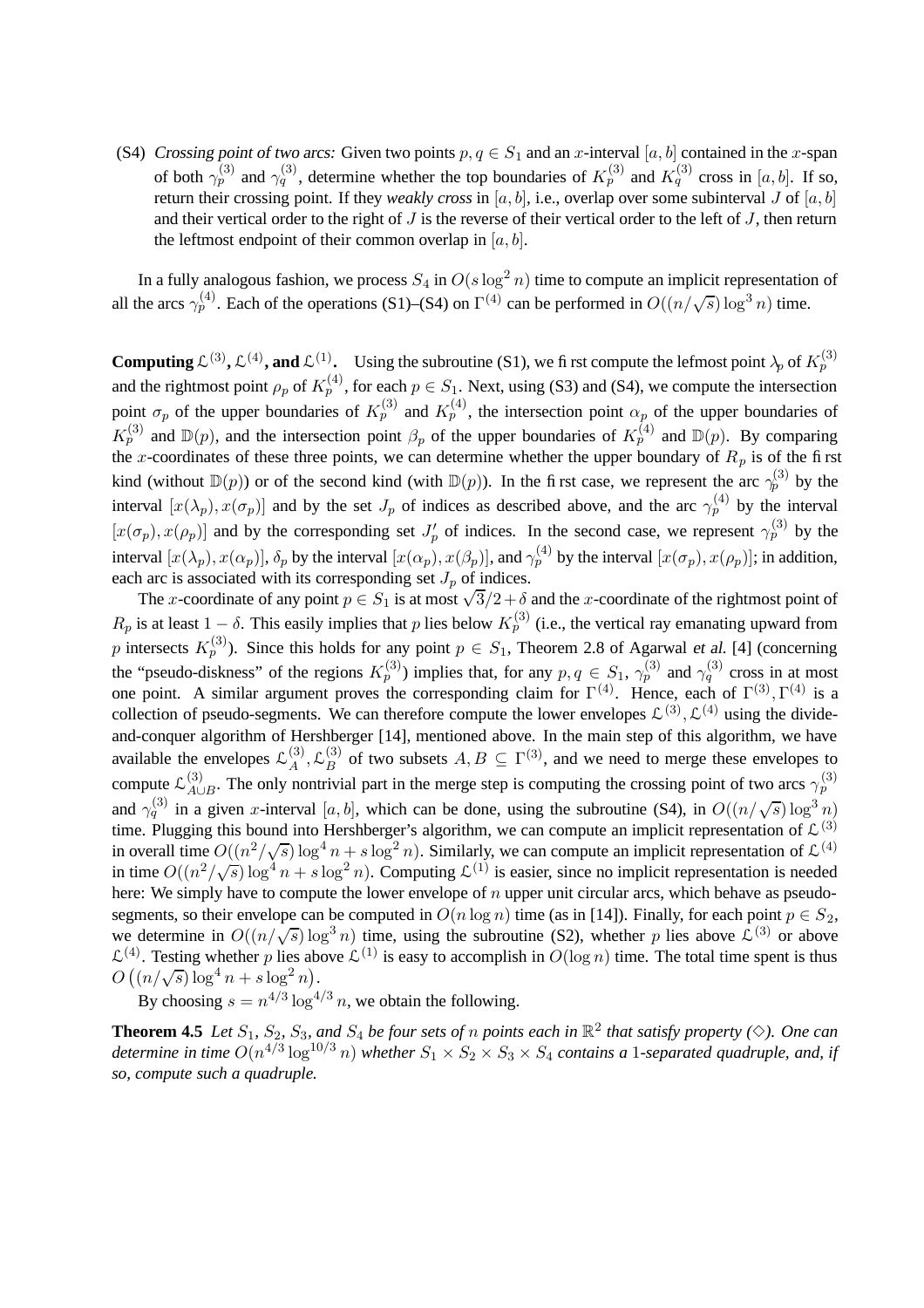#### **4.2 Reduction to** 4**-partite graphs**

As in Section 3, we construct a square grid of size  $\varepsilon$ , for a sufficiently small constant parameter  $\varepsilon > 0$ . Let  $C_{ij}$ ,  $S_{ij}$ ,  $\mathcal{C}$ ,  $\mathcal{G}$  be as before. Following the same argument used earlier, we can assume that  $\mathcal{G}$  is connected and that C spans at most  $4\mu$  rows and columns. We now try all quadruples  $C_1, C_2, C_3, C_4 \in \mathcal{C}$  and determine whether the corresponding quadruple  $S_1 \times S_2 \times S_3 \times S_4$  contains a 1-separated quadruple. We can assume that the maximum distance between any pair of these cells is at least one and that the subgraph induced by these four cells is connected, because if the former assumption is violated then no 1-separated quadruple exists, and if the latter is violated then the problem can be reduced to finding a 1-separated triple (or two pairs of diametral points, or still simpler configurations). Following a case analysis similar to that in the previous section, albeit somewhat more involved, we obtain:

**Theorem 4.6** Let S be a set of n points in  $\mathbb{R}^2$ . A 1-separated quadruple in S can be computed in time  $O(n^{4/3} \log^{10/3} n)$ .

Finally, by performing a binary search on the pairwise distances in S, as above, we obtain the following.

**Theorem 4.7** Let S be a set of n points in  $\mathbb{R}^2$ . A maximally separated quadruple in S can be computed in  $O(n^{4/3} \log^{13/3} n)$  time.

## **5 An Exact Algorithm for an Arbitrary** k

Let S be a set of n points in  $\mathbb{R}^2$ , and let  $k > 0$  be an integer. We describe an  $n^{O(\sqrt{k})}$ -time algorithm for computing a maximally separated subset of  $S$  of size  $k$ . Because of lack of space we only provide a sketch of the algorithm and omit the details. As in the previous sections, it suffices to focus on the decision problem: Given a set  $D$  of n unit disks and an integer  $1 \leq k \leq n$ , is there a subset  $I \subset D$  of k pairwise disjoint disks? Suppose  $D$  lies inside a horizontal strip W of width w. By a sweep-line algorithm we can compute the largest subset of pairwise disjoint disks in  $O(n^w)$  time as follows. Our algorithm resembles Gonzalez' algorithm [12] for computing a  $k$ -center of a set of points.

For a subset  $A \subseteq \mathcal{D}$  and a vertical line  $\ell$ , let  $\chi(A, \ell) \subseteq A$  be the set of disks in A that intersect  $\ell$ . We sweep a vertical line  $\ell$  from left to right, stopping at the leftmost and the rightmost point of each disk in D. At any time, the algorithm maintains a family  $\mathcal{F} = \{I_1, \ldots, I_u\}$  of subsets of pairwise-disjoint disks that satisfies the following invariants:

- (I.1) For every  $1 \le j \le u$ , no disk in  $I_j \subseteq \mathcal{D}$  is contained in the (closed) halfplane lying to the right of the sweep line.
- (I.2) For  $x \neq y$ ,  $\chi(I_x, \ell) \neq \chi(I_y, \ell)$ .
- (I.3) If there is a subset  $A \subseteq \mathcal{D}$  of pairwise-disjoint disks so that no disk in A lies completely to the right of  $\ell$ , then there is a subset  $I_j \in \mathcal{F}$  so that  $\chi(I_j, \ell) = \chi(A, \ell)$  ( $\chi(I_j, \ell)$ ) may be empty) and  $|A| \leq |I_j|$ .

Since at most  $O(w)$  pairwise-disjoint disks of  $D$  can intersect  $\ell$ , it can be argued that  $|\mathcal{F}| = n^{O(w)}$ . Whenever the sweep-line passes through the leftmost or the rightmost point of a disk in  $D$ , the family  $\mathcal F$ can be updated in  $n^{O(w)}$  time. The reader can easily verify that the invariants (I.1)–(I.3) ensure that the algorithm computes the largest subset of pairwise-disjoint disks in D.

Hence, if  $w \le \sqrt{k}$ , we are done. So assume that  $w > \sqrt{k}$ . By invoking the above algorithm at most n times, once for each strip of width  $\sqrt{k}$  whose bottom boundary passes through the lowest point of an input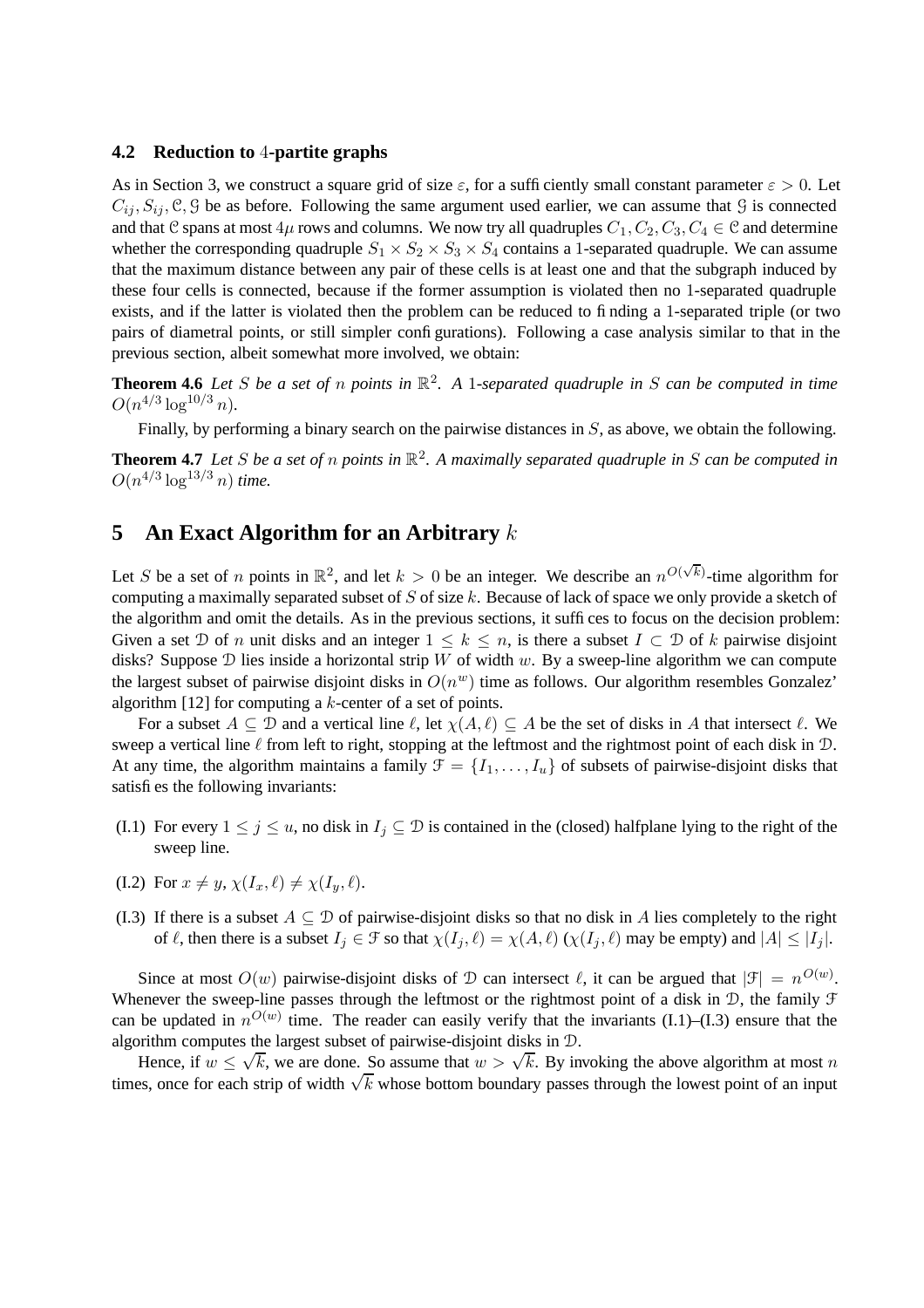disk, we can determine in  $n^{O(\sqrt{k})}$  time whether there is a subset  $I \subseteq \mathcal{D}$  of k pairwise-dsjoint disks that lie in a horizontal strip of width at most  $\sqrt{k}$ . Hence, we can assume that no such subset exists. Using a straightforward packing lemma, we can prove the following.

**Lemma 5.1** Let D be a set of n disks in  $\mathbb{R}^2$ , and let  $I \subseteq D$  be a subset of k pairwise-disjoint disks that lie in a horizontal strip of width larger than  $\sqrt{k}$ . Then there exists a horizontal line tangent to one of the disks *in*  $D$  *that intersects only*  $O(\sqrt{k})$  *disks of I*.

In view of this lemma, we guess the horizontal line h and a subset  $\mathcal{D}_h$  of  $t = O(\sqrt{k})$  pairwise-disjoint disks that intersect h. Let  $\mathcal{D}^+$  (resp.,  $\mathcal{D}^-$ ) be the set of disks that lie completely above (resp., below) h and do not intersect any disk in  $\mathcal{D}_h$ . We guess an integer  $0 \le l \le k-t$ . We recursively determine whether  $\mathcal{D}^-$ (resp.,  $\mathcal{D}^+$ ) contains a subset of l (resp.,  $k - t - l$ ) pairwise-disjoint disks. Each subproblem is defined by (at most) two horizontal lines  $h, h'$ , each tangent to a disk in D, and  $O(\sqrt{k})$  disks of D (those that constitute the sets  $\mathcal{D}_h, \mathcal{D}_{h'}$ , so we need to solve  $n^{O(\sqrt{k})}$  subproblems. Using a dynamic-programming approach, we can solve each of these subproblems in  $n^{O(\sqrt{k})}$  time. Omitting all the details, which are similar to those in [3], we conclude the following.

**Theorem 5.2** Let S be a set of n points in  $\mathbb{R}^2$ , and let  $1 \leq k \leq n$  be an integer. A maximally separated *subset in S of size k can be computed in*  $n^{O(\sqrt{k})}$  *time.* 

#### **References**

- [1] P. K. Agarwal, S. Har-Peled, and K. R. Varadarajan, Approximating extent measures of points, *J. ACM*, to appear.
- [2] P. K. Agarwal, M. van Kreveld, and S. Suri. Label placement by maximum independent set in rectangles. *Computational Geometry: Theory and Applications*, **11** (1998), 209–218.
- [3] P. K. Agarwal and C. M. Procopiuc, Exact and approximation algorithms for clustering, *Algorithmica* **33** (2002), 201–226.
- [4] P. K. Agarwal, M. Sharir, and E. Welzl, The discrete 2-center problem, *Discrete Comput. Geom.* **20** (1998), 287–305.
- [5] J. Alber and J. Fiala, Geometric separation and exact solutions for the parameterized independent set problem on disk graphs, *Proc. 2nd IFIP Intern. Conf. on Theoretical Computer Science*, 2002, pp. 26–37.
- [6] M. de Berg, M. van Kreveld, M. H. Overmars, and O. Schwarzkopf, *Computational Geometry: Algorithms and Applications (2nd ed.)*, Springer-Verlag, Heidelberg, 2000.
- [7] R. Boppana and M. M. Halldorsson. Approximating maximum independent sets by excluding subgraphs. *Proc. 2nd Scandinavian Workshop on Algorithm Theory*, 1990, 13–25.
- [8] B. N. Clark, C. J. Colbourn and D. S. Johnson, Unit disk graphs, *Discrete Mathematics* **86** (1990), 165–177.
- [9] T. Erlebach, K. Jansen, and E. Seidel. Polynomial-time approximation schemes for geometric graphs. In *Proceedings of the Twelth Annual ACM-SIAM Symposium on Discrete Algorithms*, 2001, 671–679.
- [10] M. Formann and F. Wagner, A packing problem with applications to letter of maps, *Proc. 7th Annu. Sympos. Comp. Geom.*, 1991, 281–288.
- [11] M. R. Garey and D. S. Johnson. *Computers and Intractability: A Guide to the Theory of NP-Completeness*. W. H. Freeman, New York, NY, 1979.
- [12] T. Gonzalez, Clustering to minimize the maximum intercluster distance, *Theoret. Comput. Sci.* **38** (1985), 293– 306.